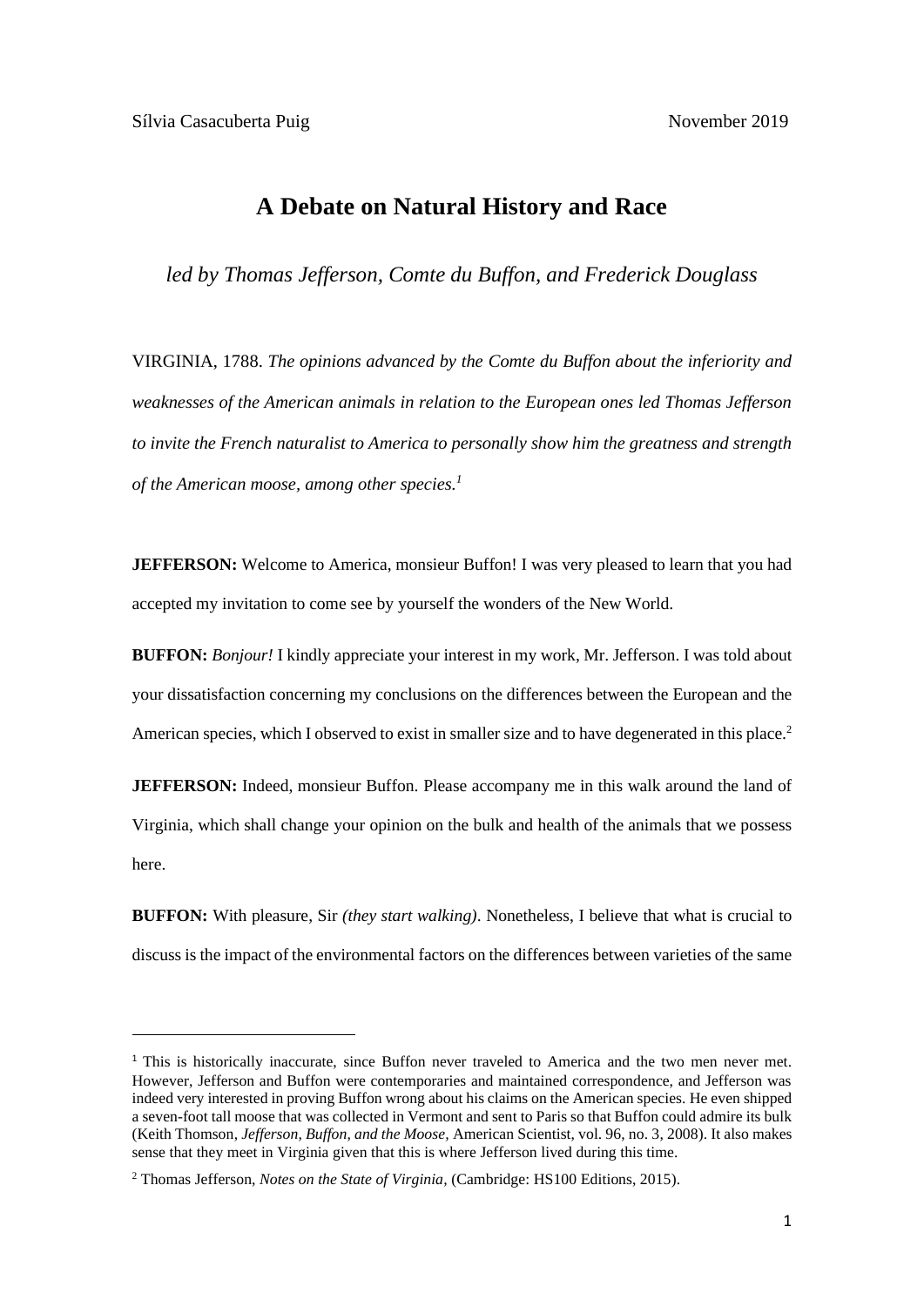species. My hypothesis concerning why your animals are inferior is that heat is friendly, and moisture adverse to the development of quadrupeds, and I do not see your species challenge this assumption.<sup>3</sup>

**JEFFERSON:** I believe you are not attentively observing this scenery that opens in front of us. Do you see this immense moose? Do you see this strong elk? Do you…

**BUFFON:** Oh, Lord! I see something more – there is an American Indian in that spot. Shall we also make him object of our observations? I believe so, as you might have read in my book *Histoire Naturelle* that I describe how this savage has weaker organs, no vivacity, and no enthusiasm for his female, among other traits.<sup>4</sup>

**JEFFERSON:** Undoubtedly! A lover of Natural History myself, I study gradations in all races of animals, and Man is no exception. However, I also disagree with you on this point. The causes of the differences of the American Indian with respect to the whites are to be found in circumstance, not in nature. For example, when an Indian woman is married to a white trader, she produces as many children as white women.<sup>5</sup>

**BUFFON:** I see that you correctly acknowledge the importance of the external factors in studying the features of the Native Indian. However, look at this other variety of human that I see in this landscape: the Black man. Are then his attributes determined by his condition of slavery instead of his own nature?

**JEFFERSON:** Not quite, monsieur Buffon. In this variety of the human species I have observed no trace of imagination or reason, despite them having had more circumstantial advantages than the Indians. 6

6 Ibid.

<sup>3</sup> Thomas Jefferson, *Notes on the State of Virginia,* (Cambridge: HS100 Editions, 2015).

<sup>4</sup> Ibid.

<sup>5</sup> Ibid.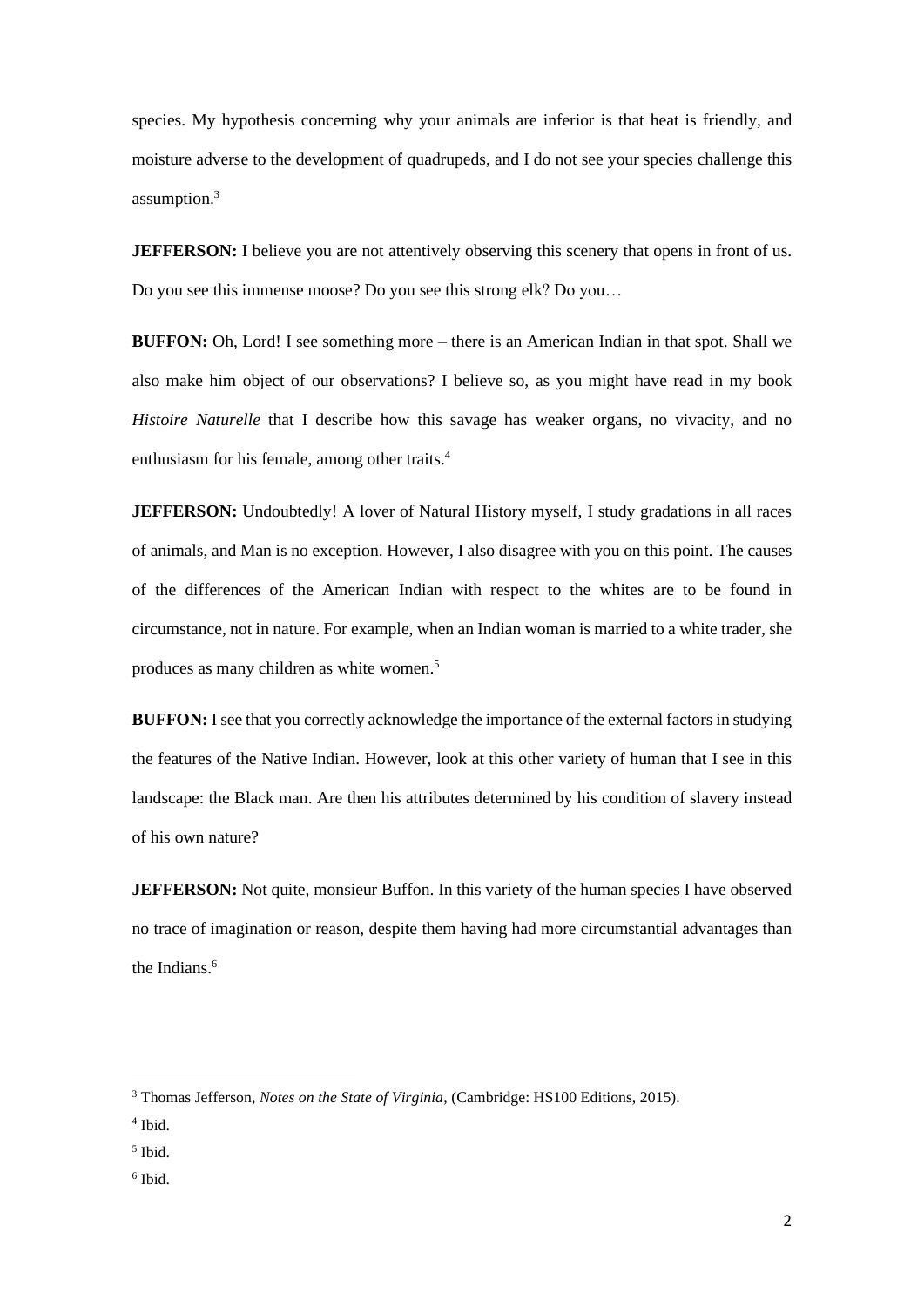## (A figure approaches the two men, which turns out to be Frederick Douglass)<sup>7</sup>

**DOUGLASS:** Allow me to interrupt, gentlemen. I was walking in these lands and could not keep from listening to your conversation. Mr. Jefferson, I believe your arguments show a blatant contradiction between the external circumstances of Man and his own nature. How can you justify the distinctions of the Native Indians based on their external circumstances but affirm that the Black man is naturally inferior in the faculties of reason and imagination? Does not his utterly unjust condition of slave explain the "barbarian" image of the Black man?<sup>8</sup>

**BUFFON:** While you, Mr. Jefferson, are right in studying Nature using systematic observation and reason, as I myself have done in my *Histoire Naturelle,* I agree with Mr. Douglass on this point, for one of the premises of my classification of the Natural world is the importance of the surrounding conditions of the species, which others such as Linnaeus very incorrectly miss in their examination. <sup>9</sup> Mr. Jefferson, there is a metaphysical mistake in your approach to the classification of human species regarding the Black man: there are many nuances to be taken into account. Sir, and one cannot judge the whole by a single part.<sup>10</sup> It is circumstances that have prevented the Black to use their full capacities. I myself have studied the inhabitants of West Africa and concluded that they are inferior to other varieties of mankind due to the heat and air of the African tropics.<sup>11</sup>

**JEFFERSON:** I am stating facts, gentlemen. Black men have not been found capable of understanding Euclid or producing poetry. The Native Americans, in worse external conditions, have been seen crafting figures on their pipes, and some slaves of the ancient Romans produced

<sup>7</sup> This is also historically inaccurate since Frederick Douglass (1818-1895) was not a contemporary of Buffon and Jefferson. However, we allow this chronological discrepancy for the sake of creating a fruitful dialogue that contrasts different ideas.

<sup>8</sup> Frederick Douglass, *The Effect of Circumstances upon the Physical Man,* (Cambridge: HS100 Editions, 2015).

<sup>9</sup> Buffon notoriously disagreed with the Linnaean binomial system of classification, which he regarded as arbitrary and childish, as explained in his *Histoire Naturelle.* 

<sup>10</sup> Georges-Louis Lecrec, Comte du Buffon, *Initial Discourse,* (Cambridge: HS100 Editions, 2015).

<sup>&</sup>lt;sup>11</sup> Bruce Dain, *The Face of Nature*, (Cambridge: HS100 Editions, 2015).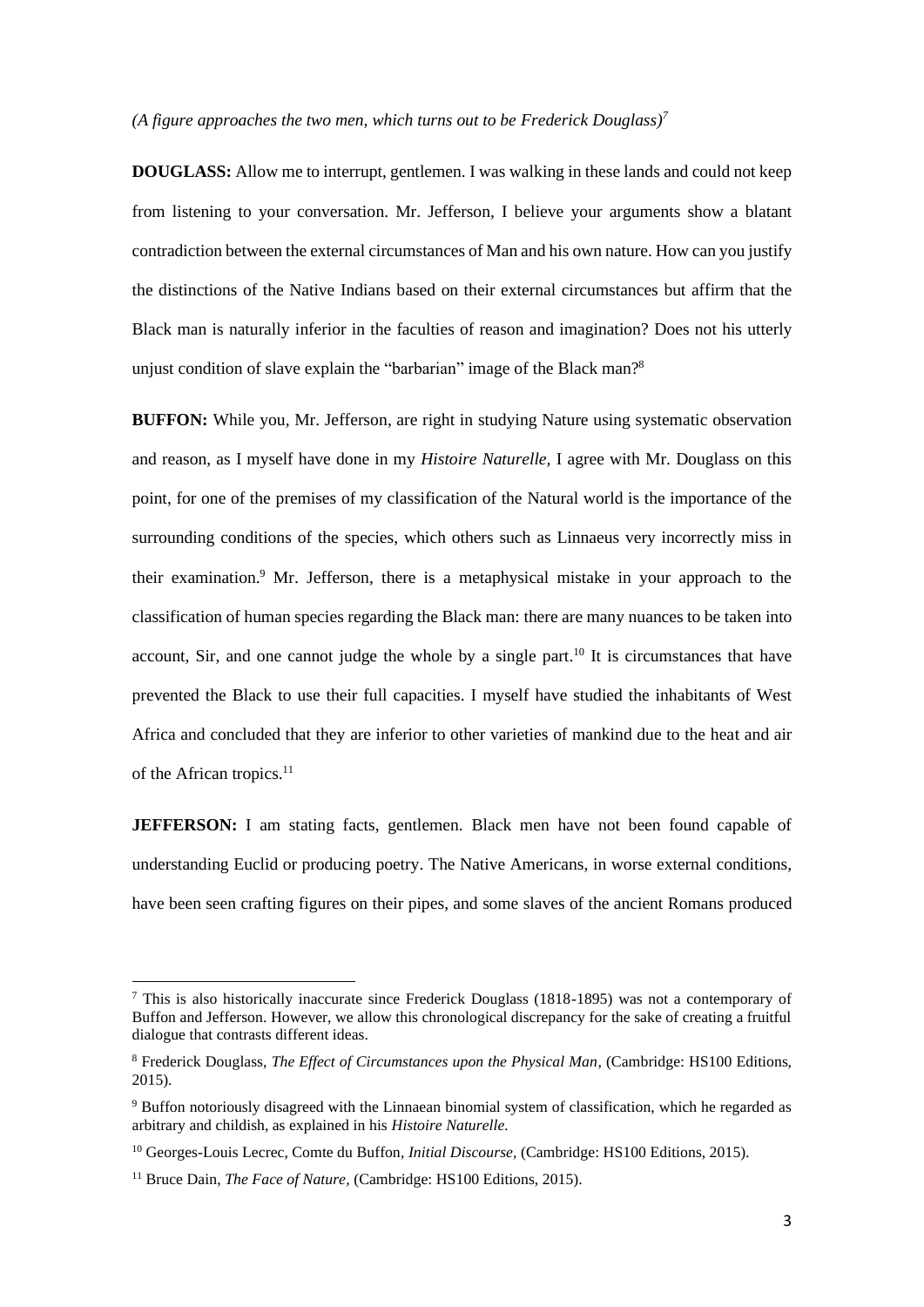great works.<sup>12</sup> These factual observations can only lead us to conclude that the Black man must remain enslaved, for he is not able to operate in society with the white. Their color and faculty differences are seemingly an obstacle to their emancipation.<sup>13</sup>

**DOUGLASS:** Did Banneker not show you with his Almanac that Black men are equally capable of producing intellectual work, if only given a change of circumstances?<sup>14</sup> Have I myself not proven that a once enslaved black man can become a stellar orator? If these facts do not convince a man of the age of the Enlightenment, I then ask you to consider the moral and religious reasons that support black emancipation. You, who defends human rights and equality in society, should understand that human rights must be defended for all and every variety of the human family, because mankind is one. To say that there is no unity among the human species is insulting to the wisdom of God. 15

Alas, your arguments are nothing but the failure of the rational study of Nature carried out by the Enlightenment – to use observation and reason to define a normative social order.<sup>16</sup> Where did your empathy and compassions go when your cold eye decided to make Man an object of Natural history, depriving him of his humanity? Are we not all children of God? A diverse origin does not disprove a common nature. Mr. Banneker also set forth this argument in the letter than he sent you along with his Almanac – that you, as a Christian, must acknowledge that our Father blessed us all with the same sensations and faculties. $17$ 

**JEFFERSON:** The question whether God made the blacks a distinct race or if this has happened as a product of time and circumstances, as you two claim, is indifferent to my central argument.

<sup>12</sup> Thomas Jefferson, *Notes on the State of Virginia,* (Cambridge: HS100 Editions, 2015).

 $13$  Ibid.

<sup>&</sup>lt;sup>14</sup> Here Douglass is referring to the famous letter than Benjamin Banneker sent to Thomas Jefferson in 1791, which is considered the beginning of the African American responses to Jefferson's *Notes*, which continued with David Walker, James W. C. Pennington, and James McCune Smith, among others (Britt Rusert, *The Banneker Age: Black Afterlives of Early National Science.* Cambridge: HS100 Editions, 2015).

<sup>15</sup> Frederick Douglass, *The Effect of Circumstances upon the Physical Man,* (Cambridge: HS100 Editions, 2015).

<sup>16</sup> Bruce Dain, *The Face of Nature* (Cambridge: HS100 Editions, 2015).

<sup>17</sup> Benjamin Banneker, *Letter to the Secretary of State.* (Cambridge: HS100 Editions, 2015).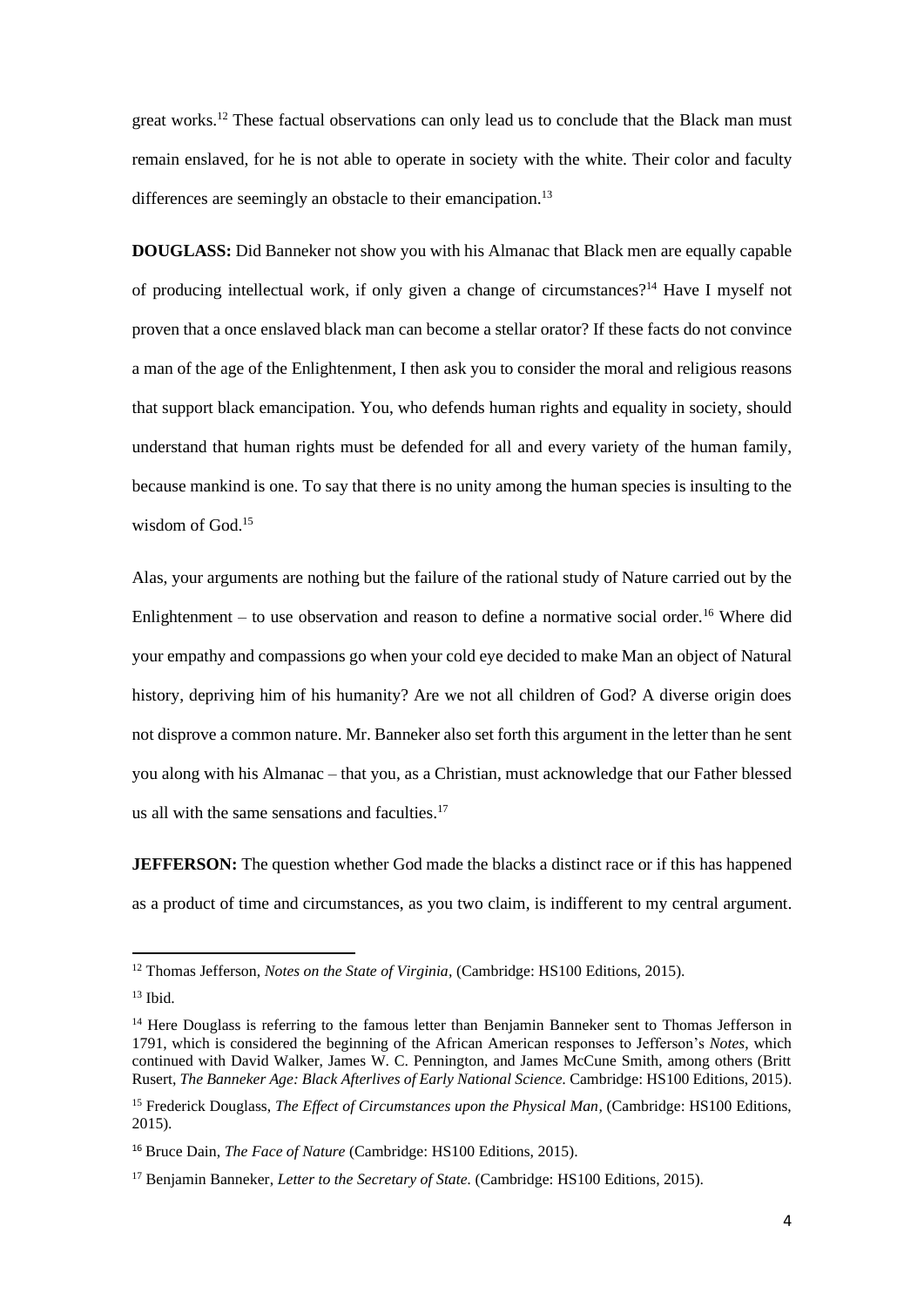What I observe when I study the Black man with the eyes of a Natural Historian is that the blacks are inferior to the whites both to the body and to the mind. Do you agree that there exist different qualifications in varieties of the same species, and that these shall be considered when organizing our society?

**BUFFON:** You are repeatedly making the same mistake, Mr. Jefferson, which is also the error that Linnaeus made in his classification. You are classifying the different varieties of human species with very simplified and general observations which can be misleading, instead of carrying out a detailed description and study of the characteristics and external factors of each variety. Moreover, physical truths change over time due to their circumstances, but you present a static view on the human varieties.<sup>18</sup>

**DOUGLASS:** But, can you hear yourselves, gentlemen? This debate is ill-posed and set forth in the wrong premises. Do you not see that Natural History ought not to be taken this far? You started your conversation discussing the differences between the moose and the elk, and without blinking an eye you extended these observations to the Indian and the Black people to make claims about how to rule our society. Mr. Jefferson, you are misusing the intellectuality and power of Natural History to turn it a mere tool of your political discourse to justify your racist and classist political structures. You attempt to have a one-to-one debate with Mr. Buffon to present yourself as a *lover of Natural History,* when in fact what you are is a governor of Virginia, and your alleged scientific conclusions are nothing more than disfigured scientific arguments that solely intend to perpetuate the brutal and uncivilized condition of slavery of the Black people in this country.

*(Jefferson leaves the two men in a bitter gesture)*

<sup>&</sup>lt;sup>18</sup> Bruce Dain, *The Face of Nature* (Cambridge: HS100 Editions, 2015).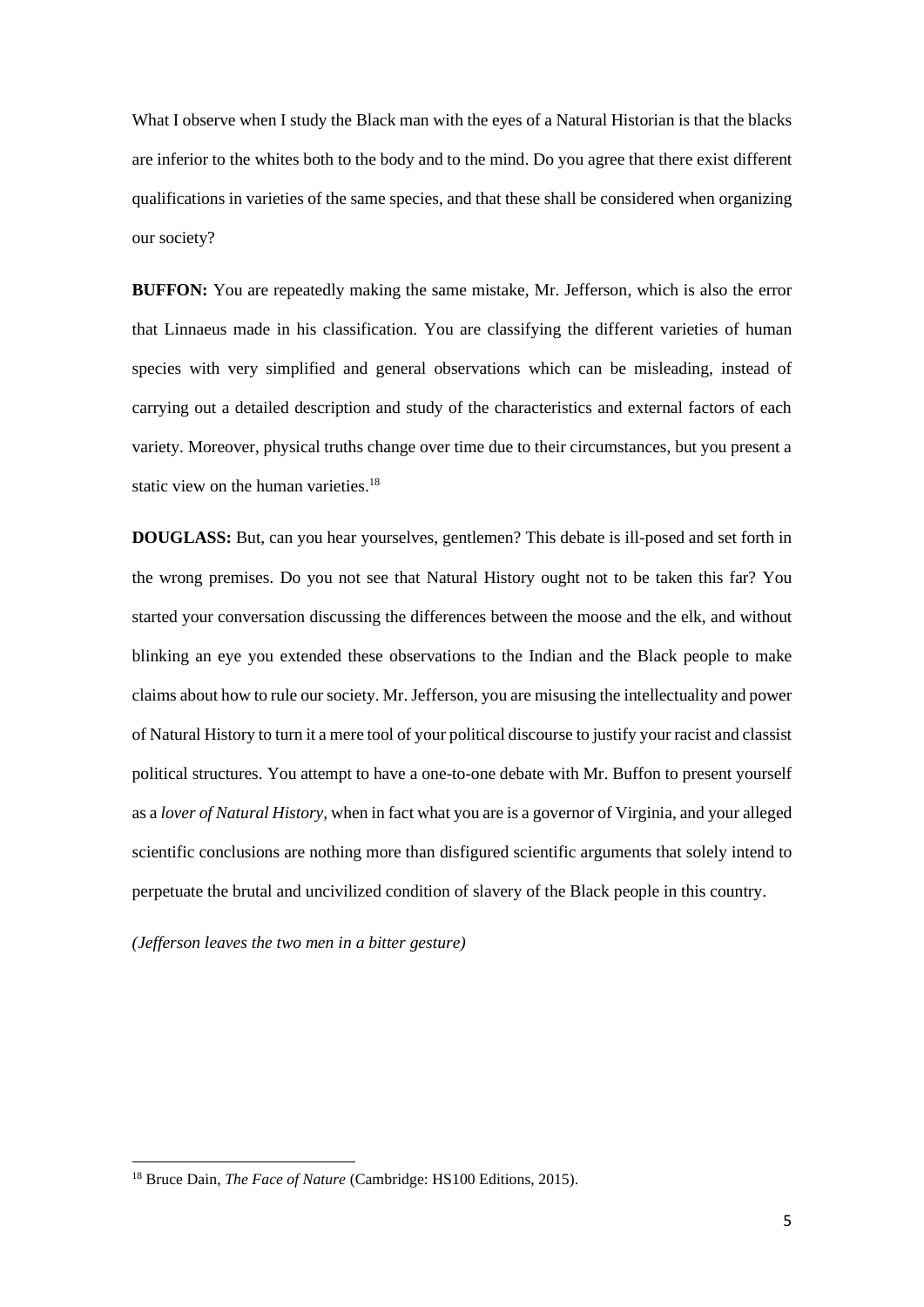**BUFFON:** I feel deceived, Mr. Jefferson. I work only for the advancement of Natural History and do not wish to procure arguments in favor of the permanence of slavery, which perpetuates the degeneracy of humans and animals in America already caused by climate conditions.<sup>19</sup> *Au revoir! Je dois partir pour le Jardin du Roi.*

*And there Jefferson stood, alone in his lands of Virginia, contemplating the "objects" of Natural History: the moose, the elk, the Native American, and the Black man. For one brief moment he looked into the eyes of the Native American and the Black man and felt a connection with his fellow human companions – the unity of mankind that Douglass had told him about.* 

*But then he shook his head and walked to his Monticello plantation packed with slaves.*

<sup>&</sup>lt;sup>19</sup> While some of Buffon's work was used by some texts on racist science, his discussions on the Black man actually included a strong antislavery discourse, as he believed that everywhere in the world people could improve their circumstances and themselves (Bruce Dain, *The Face of Nature.* Cambridge: HS100 Editions, 2015).